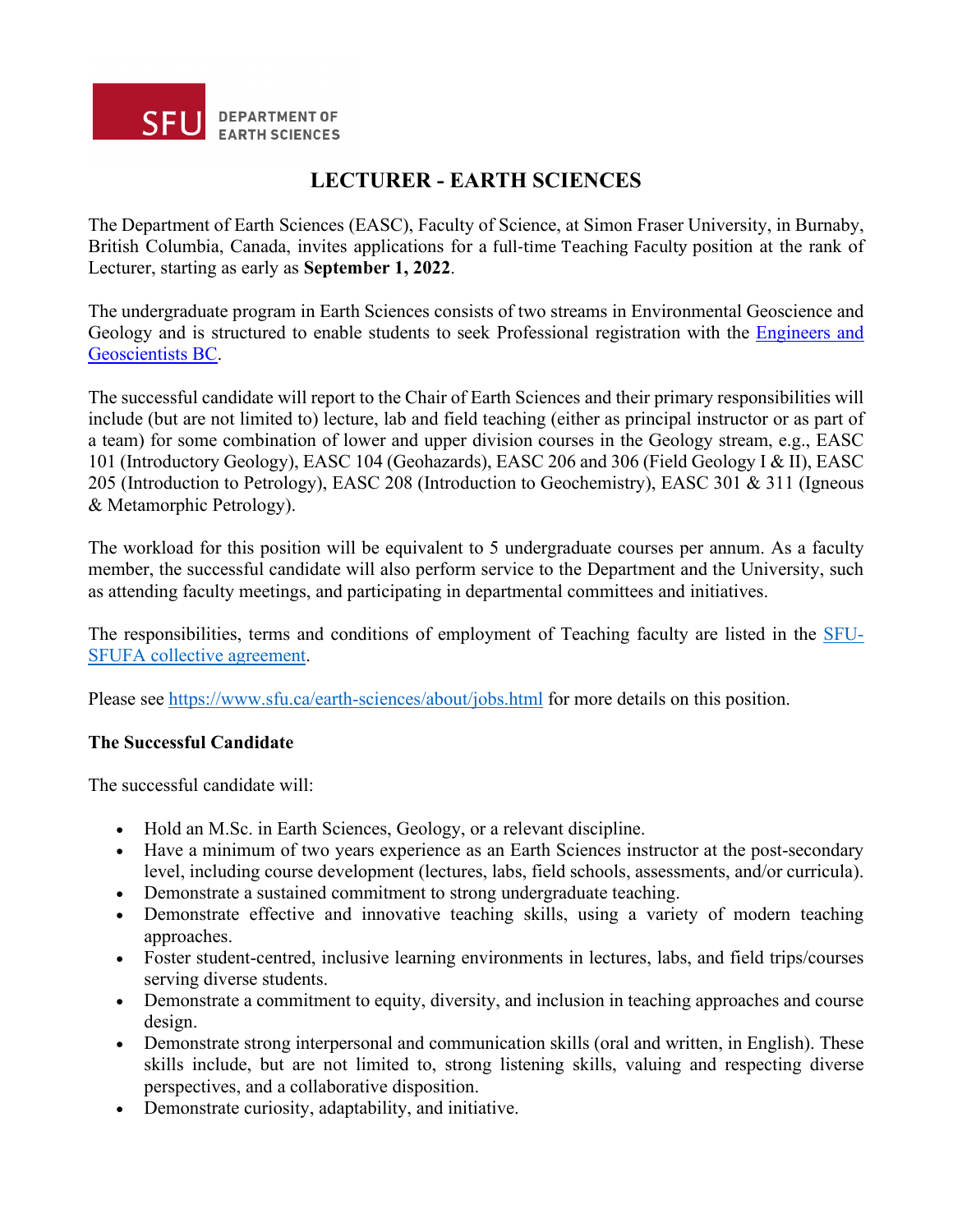The following qualifications are considered assets:

- Holding a Ph.D. in Earth Sciences, Geology, or a relevant discipline.
- Professional development or graduate work in undergraduate teaching, pedagogy, science education, or similar.
- Experience teaching in diverse environments or from different perspectives.
- Experience supervising Teaching Assistants (TAs).
- Experience with effective and inclusive teaching in an online environment.
- Professional experience in the geoscience sector (e.g., private sector, government, non-profit)
- Leadership potential, demonstrated by leadership roles, formal leadership training, or leadership abilities.
- Show strong potential to be an engaged academic citizen, in part by demonstrating a record of participation in service activities, such as committee work, outreach initiatives, etc.

# **How To Apply**

Candidates should address their applications to Dr. Glyn Williams-Jones, Chair of the Search Committee. Informal enquiries about this position can be directed to Glyn Williams-Jones at [easchair@sfu.ca.](mailto:easchair@sfu.ca) Applications should be submitted online via<https://advance.science.sfu.ca/easc/application/>and consist of a single PDF file inclusive of and bookmarked for the following components:

- A concise cover letter (maximum two pages) highlighting evidence that the candidate meets the job qualifications and can effectively and enthusiastically perform the listed duties.
- A complete up-to-date curriculum vitae that lists the candidate's education and employment history, teaching experience, evidence of impact, service activities, and Canadian citizenship status (specifically, whether the candidate is a Canadian citizen or permanent resident of Canada).
- A teaching statement (one page) that describes the candidate's teaching philosophy/approach and summarizes their evidence of effective teaching.
- A statement (maximum half page) describing past or potential contributions to enhancing equity, diversity, and inclusion within their academic role(s).
- We recognize that alternative career paths and/or career interruptions (e.g., parental leave, leave due to illness) can impact achievements. Candidates are welcome to add up to half a page to their cover letter to highlight how alternative paths and/or interruptions have impacted them.
- The names, titles, and email addresses of 3 or 4 referees, three of whom are qualified to assess the candidate's teaching capabilities. Referees will be contacted by SFU for candidates advancing to the later stages of the selection process.

Full consideration will be given to applications received by **June 21, 2022**. Applications received after this deadline may be reviewed if the position is still open.

## **Equity-seeking and inclusive practices at SFU**

• Simon Fraser University is an institution whose strength is based on our shared commitments to diversity, equity and inclusion. Diversity is an underlying principle of our Strategic Vision, which pledges SFU to "foster a culture of inclusion and mutual respect, celebrating the diversity reflected among its students, faculty, staff and our community." SFU is committed to ensuring no individual is denied access to employment opportunities for reasons unrelated to ability or